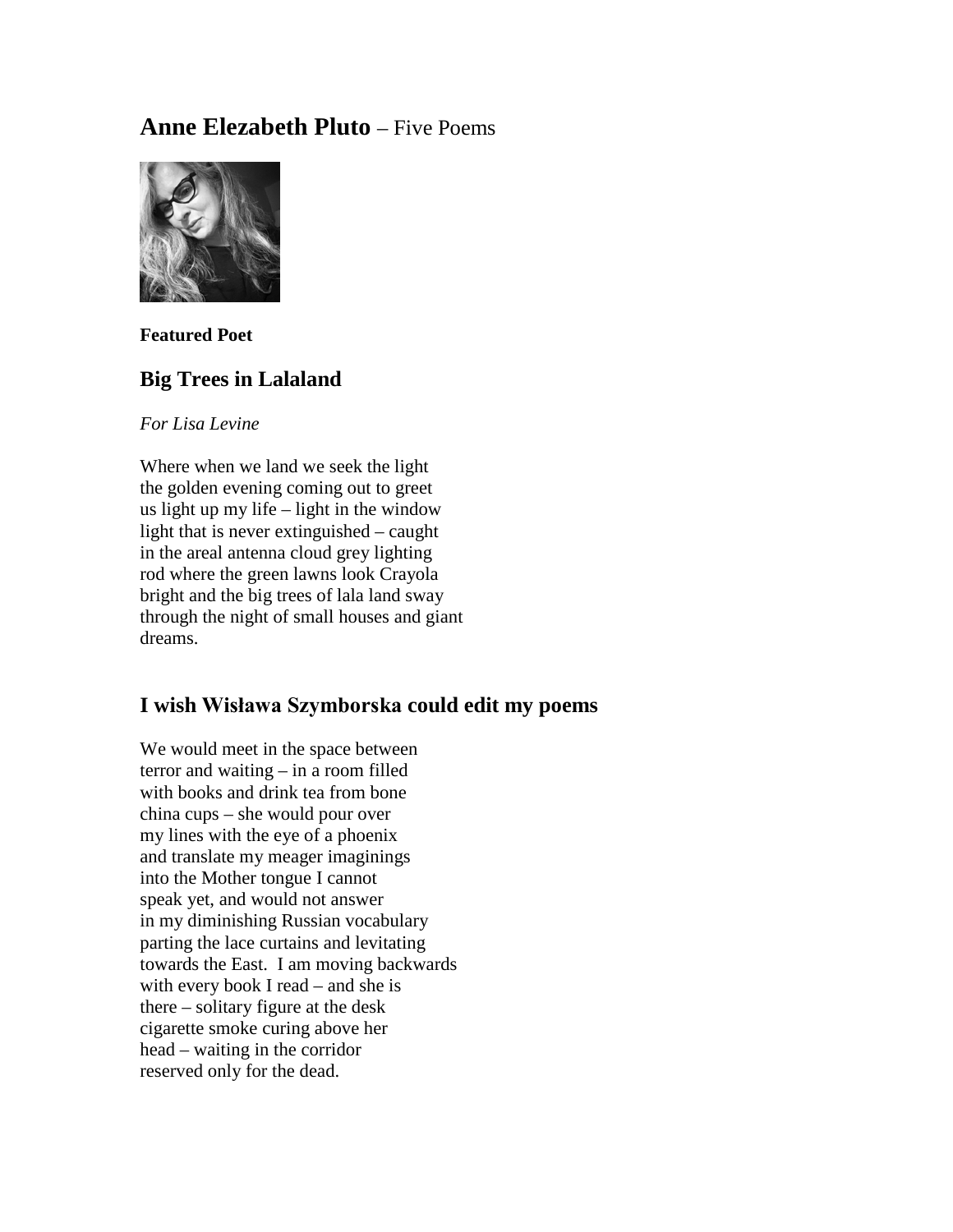#### **In the Beginning**

There is only one photograph of your mother. She is an old woman with glasses in a flowered dress, headscarf, and high boots Holding a small child. My Russian cousin.

Far away in the thrice tenth kingdom of the thrice nine lands – your father returned from the war that was meant to end ALL war. You are four years old, your mother is wearing a flowered dress a headscarf, high boots, and a sheepskin coat she presents you as a gift from the magi – he reaches to embrace his young and beautiful wife – remembering her long blonde hair – the warmth of her love you hit him – she is yours. War weary, hungry, he is not healthy to understand this bond and the gulf between you opens, a poem, a fissure in your small tight village.

Before he returned the young Russian teacher gathered children and with a charred stick wrote the Cyrillic alphabet on a discarded door. This is the mother tongue – and you recite it as if a prayer in church.

The next year after the borders are determined – the Soviets are only five miles away a new school is built – you learn Polish.

Language is the only homeland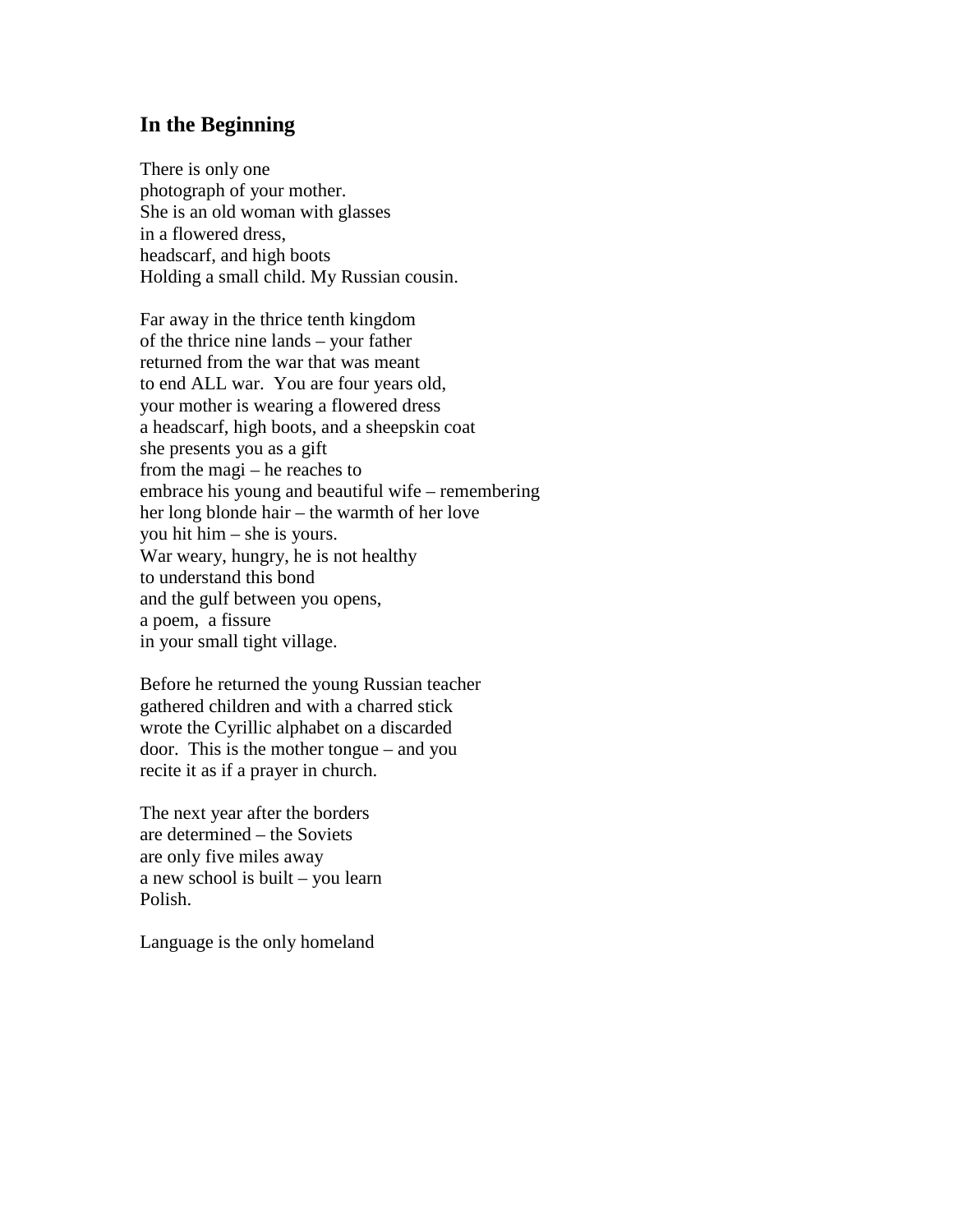#### **Bolshevik**

Your family was poor small house – small garden one cow – one horse Bolshevik named for the revolution a joke your father brought back from the tsar's army a story about four princesses and the bleeding tsarevich an insincere Siberian mystic fucking the German tsarina the tsar in his lonely hours Bloody Sunday reached him too shot and shredded July 1918 – Ipatiev House no Russian would do "it" but the Lithuanians lined them up as if to take a photo – na pamets the girls had one card only diamonds stitched in corsets sent the bullets bouncing and the guards crossing themselves – the hand of God what did it matter – bayonets pierced them all – even the French bulldog – Ortipo.

Your horse was grey and worked like a  $\log -$  like the devil – the plow the market – the dream – you rode him and loved him – drawn to his legs – his iron shoes – to metal - Aries was your sign – you were conceived In water and born in fire, a short 15 months before the chaos.

### **My Father's Hands**

Played with fire Played with irons Played with shoes That horses wore Proudly on hard packed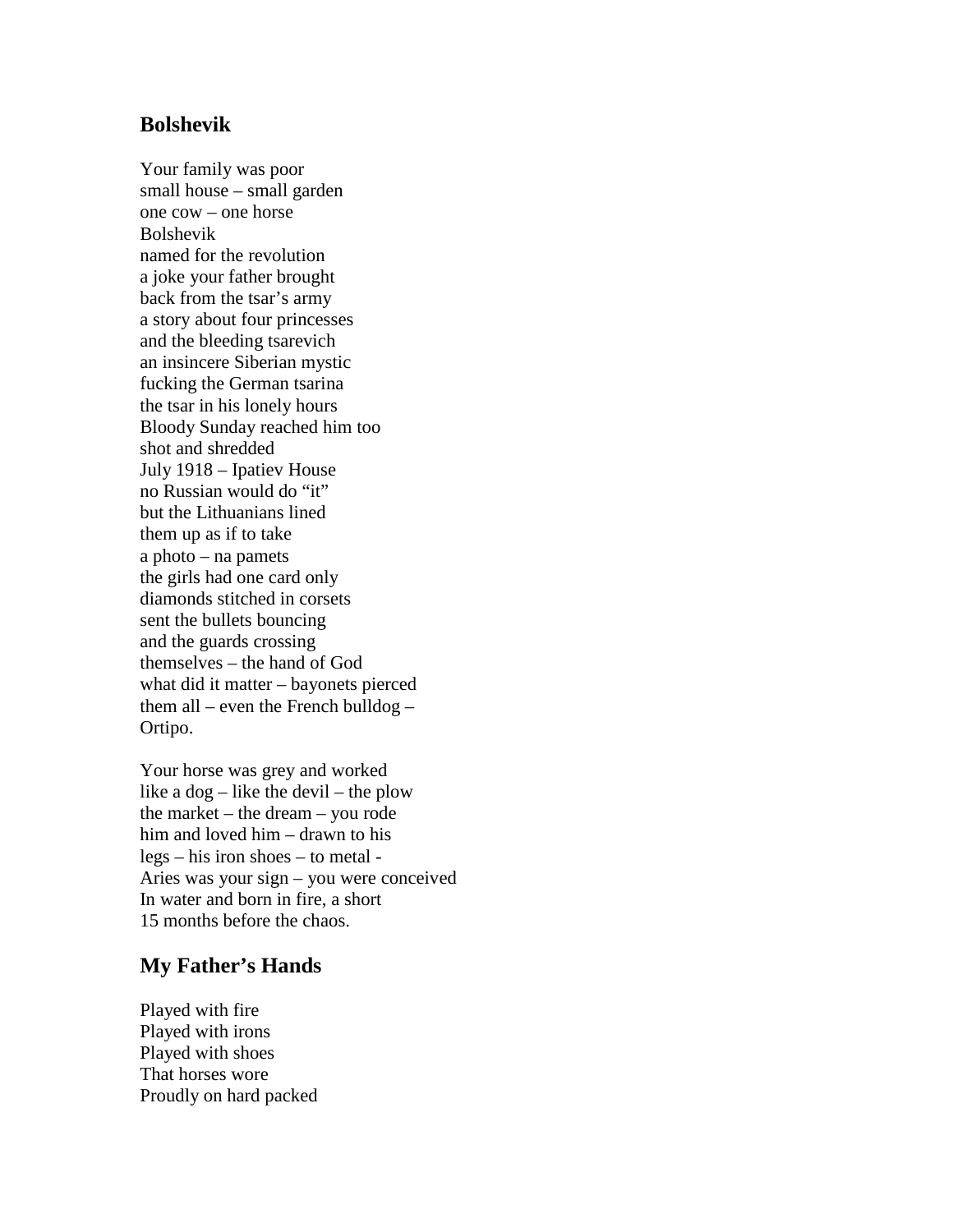Dirt roads that led to the Border.

My father's hands Played with girls Played with guns Went to war

My father's tethered hands Dug the airstrip trenches Survived the Russian Winter marches And sleeping in the Silent Soviet snow

My father's hands Survived the famine In the East Survived the madman Hiding in the Kremlin

My father's hands, Held the rail of the boat That crossed the Caspian Sea Fed the orphaned bear And Learned to drive Amidst the oil fields in Kirkuk Where the prophet Daniel lies my father's hands

Touched the Wall The stones The Sepulcher The pyramids The valley of the tombs Of kings The graves of orphans And things friends left Behind my father's Hand held my mother's Wedding ring and long black hair Held my new born self And breathed me pure into the winter air.